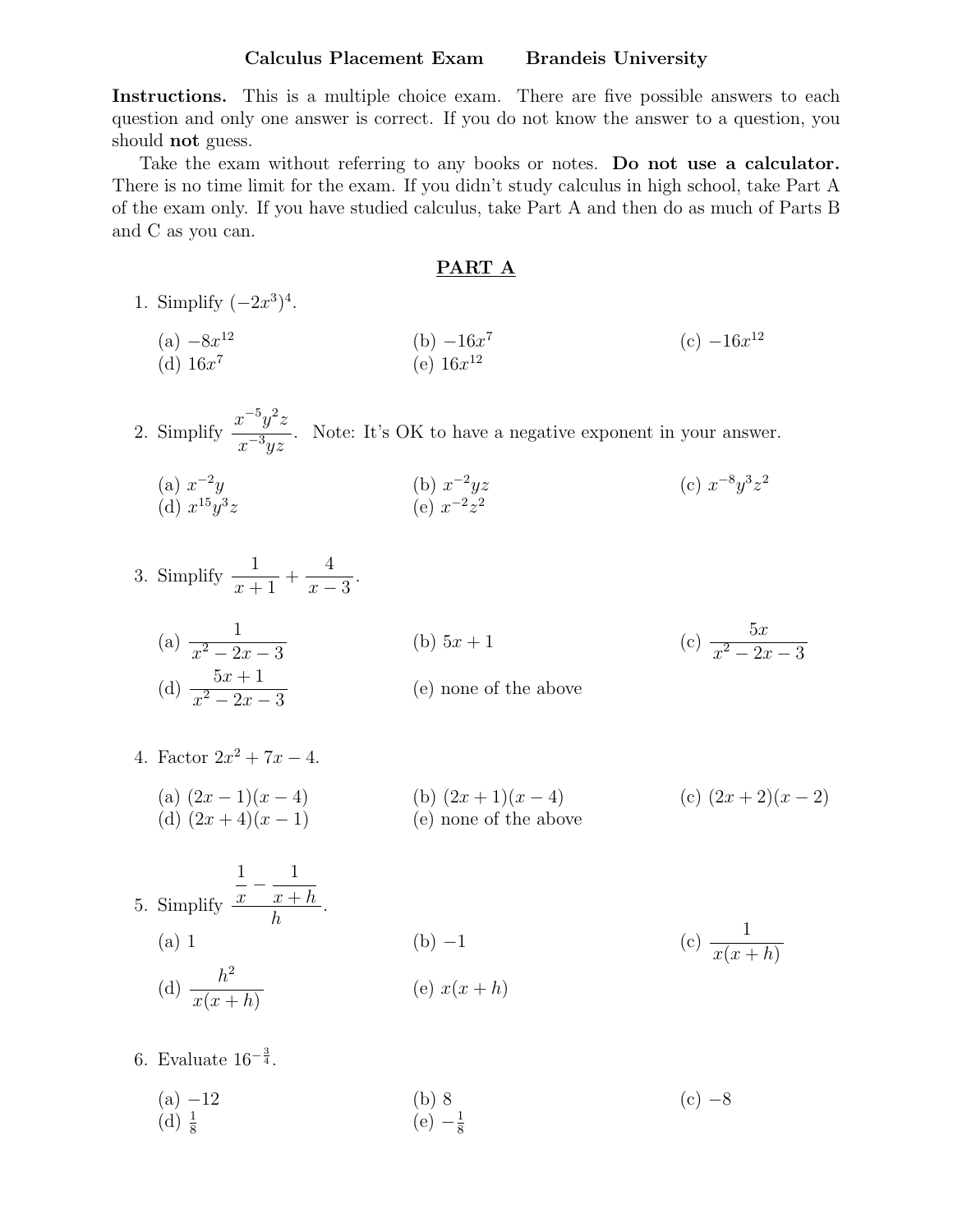7. Find the solution(s) of the equation  $x^2 + 5x + 1 = 0$ .

(a) -2 and -8  
\n(b) -1 and -6  
\n(c) 
$$
\frac{-5 \pm \sqrt{21}}{2}
$$
  
\n(e) no real solutions

21

2

 $y = -3x + 3$ 

*y*

*x*

8. Find the solution(s) of the equation  $\frac{x+3}{x^2-16} = 0.$ (a)  $-3, 0$ <br>
(b)  $-4, 4$ <br>
(c)  $-3, 4, -4$ <br>
(c)  $-3, 4, -4$  $(e)$  no real solutions

- 9. Find the equation of the line through the points  $(-4, 3)$  and  $(2, 0)$ .
	- (a)  $y = -2x$  (b)  $y = -2x + 2$  (c)  $y = -\frac{1}{2}$ (c)  $y = -\frac{1}{2}x + 1$ (a)  $y = -2x$ <br>(d)  $y = -\frac{1}{2}x + 2$  $\frac{1}{2}x + 2$  (e)  $y = -\frac{1}{2}x$

10. What is the slope of the line shown here?

- (a) 3 (b)  $-3$  (c)  $\frac{1}{3}$  $(d) -\frac{1}{3}$  $\frac{1}{3}$  (e)  $-1$
- $y = (x + 1)^2 + 2$  $y = (x - 1)^2 + 2$

11. Which of the graphs shown best represents the graph of  $y = -(x-1)^2 + 2$ ?  $y = 0$ ¤er@  $y = 0$ \* ∉n0

(a) Graph 1 (b) Graph 2 (c) Graph 3 (d) Graph 4 (e) Graph 5 Graph 1  $\blacksquare$   $\mathbf{x} = 0$  Graph 2  $y = ((x + 1)^2 - 2 \text{ if } -3 \text{ if } x \le 1)$  $y = 0$  $x = 0$  $(y<1)$  $(x - 1)<sup>2</sup> - 2$  if  $-1 < x < 3$ )  $y = 0$  $x = 0$  $y = (- (x - 1)^2 + 2 \text{ if } -1 < x < 3)$  $\blacksquare$  y = 0  $x = 0$ Graph 3 Graph 4 Graph 5 12. Let  $f(x) =$  $\sqrt{2}$  $\left| \right|$  $\downarrow$  $x^2 - 5$ , if  $x \le -1$  $x + 4$ , if  $-1 < x < 2$ 3, if  $x \ge 2$ Find  $f(2)$ . (a) 3 (b) 6 (c)  $-1$ 

(c)  $\frac{1}{3}$ 

(d) 6 and 3 (e) none of the above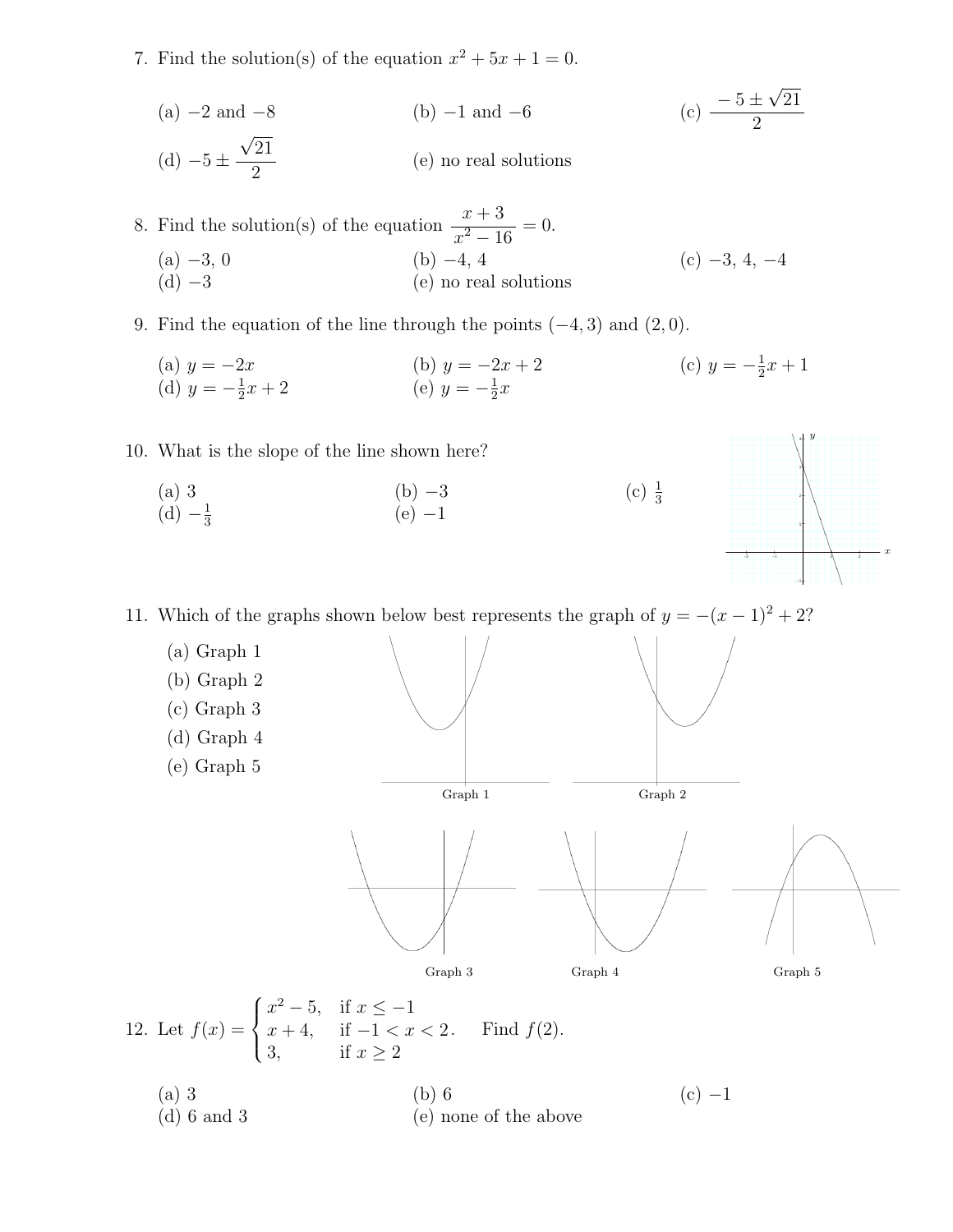13. Let 
$$
f(x) = \frac{1}{x^3 - 1}
$$
 and  $g(x) = 7x - 11$ . Find  $f(g(2))$ .  
\n(a)  $\frac{3}{7}$   
\n(b)  $\frac{1}{26}$   
\n(c)  $\frac{1}{8}$   
\n(d) -10  
\n(e) none of the above

14. Let  $f(x) = 3x^2 - x$ . Find  $f(x+h)$  and simplify.

(a)  $3x^2 + 3h^2 - x - h$  (b)  $3x^2 + 6xh + 3h^2 - x - h$  (c)  $3x^2 + 3h^2 - x + h$ (d)  $3x^2 + h^2 - x$  (e)  $3x^2 + 3h^2 - x$ 

15. Suppose that the angle  $\theta$  has measure 135°. What is the radian measure of  $\theta$ ?

(a)  $\frac{3\pi}{4}$  radians (b)  $\frac{\pi}{4}$  $\frac{\pi}{4}$  radians (c)  $\frac{2\pi}{3}$ (c)  $\frac{2\pi}{3}$  radians (d)  $\pi$  radians (e) none of the above

16. Let  $\theta$  be an angle. Which of the following statements are true?

- I. tan  $\theta = \frac{\sin \theta}{\cos \theta}$  $\frac{\sin \theta}{\cos \theta}$  II.  $\csc \theta = \frac{1}{\sin \theta}$  III.  $\sec \theta = \frac{1}{\cos \theta}$  IV.  $\cot \theta = \frac{1}{\tan \theta}$ (a) only I is true (b) only I and IV are true (c) only II and III are true (d) none of them is true (e) all four statements are true
- 17. Which of the following statements are true? I.  $\sin \frac{\pi}{4} = \frac{1}{2}$  $\frac{1}{2}$  II. cos  $\frac{2\pi}{3} = -\frac{1}{2}$ III. tan  $\pi = 0$ (a) only III is true (b) only I and III are true (c) only II and III are true (d) none of them is true (e) all three statements are true

18. How many solutions does the equation  $2 \sin \theta = -1$  have if  $0 \le \theta \le 2\pi$ ?

(a) two solutions (b) one solution (c) four solutions (d) eight solutions (e) no solutions

19. Evaluate  $\log_2 \frac{1}{8}$ .

(a) 3 (c)  $\frac{1}{4}$ (c)  $\frac{1}{4}$ (d)  $-2$  (e) none of the above

20. Write the expression  $3 \ln x - \ln(x + 1)$  as a single logarithm.

(a)  $\ln(x^3(x+1))$ (b)  $\ln (3x(x+1))$ (c)  $\ln \left[ \left( \frac{x}{x+1} \right)$  $\setminus$ <sup>3</sup>] (d)  $\ln \left( \frac{x^3}{x+1} \right)$  $\setminus$ (e)  $\ln\left(\frac{3x}{x+1}\right)$  $\setminus$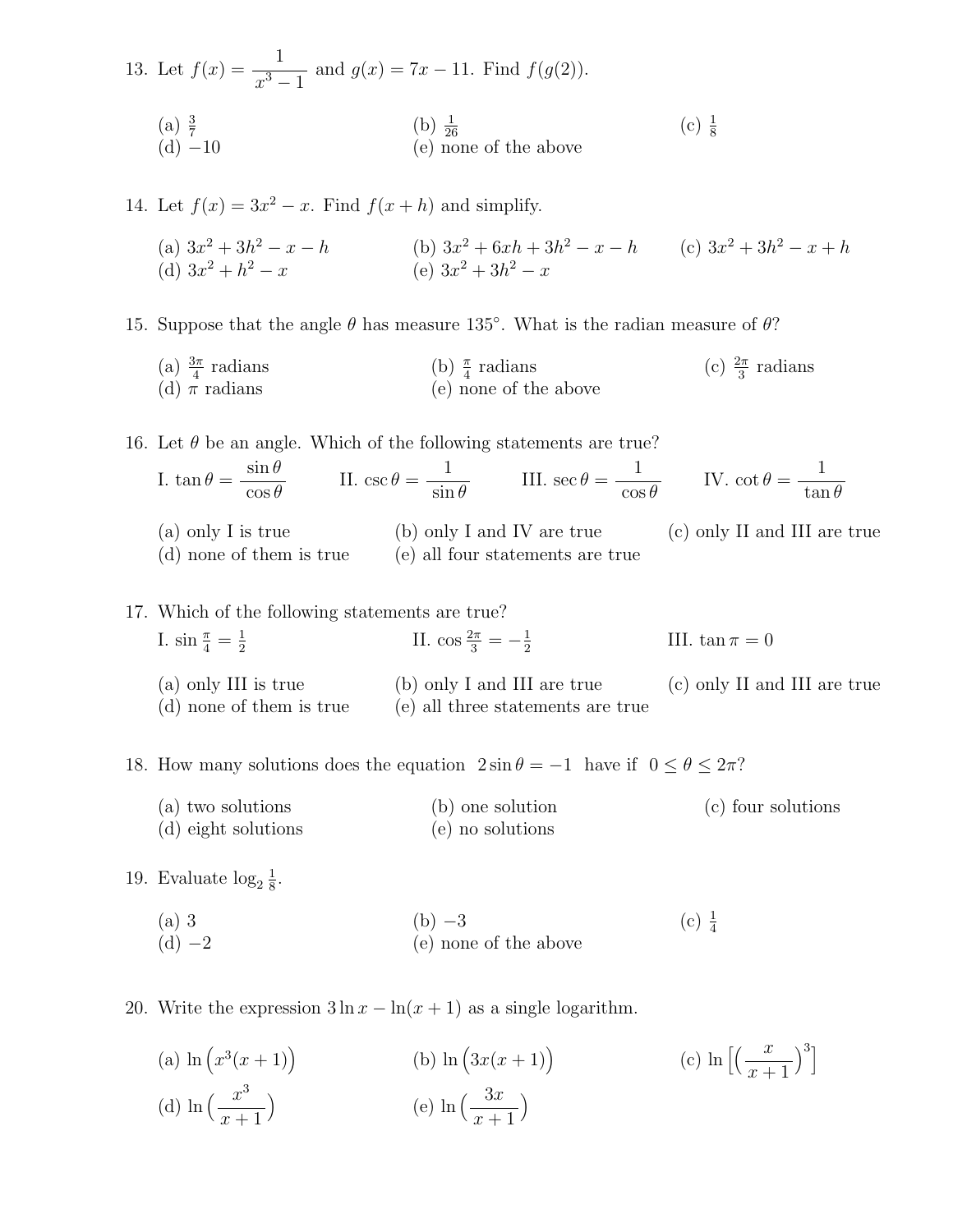21. Find the solution(s) to the equation  $\log x = 0$ .

(a) 0 (b) 1 (c) 10  $\left(\mathrm{d}\right)\frac{1}{10}$ <sup>10</sup> (e) no real solutions

22. Evaluate  $\ln(\sqrt[3]{e})$ .

(a) can't be evaluated (b)  $\sqrt[3]{e}$  (c) *e* (d) 3 (e)  $\frac{1}{3}$ 

23. Find the solution(s) to the equation  $ln(x + 2) = 3$ .

(a) 1<br>(d)  $e^3 - 2$  (b)  $3 - \ln 2$  (c)  $e^{3 - \ln 2}$ (d)  $e^3 - 2$   $\qquad \qquad \blacksquare$   $y = 2(e) - 2$  $\blacksquare$  y = 0  $\blacksquare$  y = 2<sup>-x</sup>

24. Which of the graphs shown below best represents the graph  $\theta f$   $y = \log_2 x$ ?



## PART B

1. Find 
$$
\lim_{x \to 2} \frac{x-2}{x^2 - x - 2}
$$
.  
\n(a) 0  
\n(b) 3  
\n(c)  $\frac{1}{2}$   
\n(d)  $\frac{1}{3}$   
\n(e) doesn't exist

2. Find 
$$
\lim_{x \to +\infty} \frac{x^3 - 5}{4x^3 + x + 1}
$$
.  
\n(a)  $\frac{3}{4}$   
\n(b)  $\frac{1}{4}$   
\n(c) 1  
\n(d) 0  
\n(e)  $+\infty$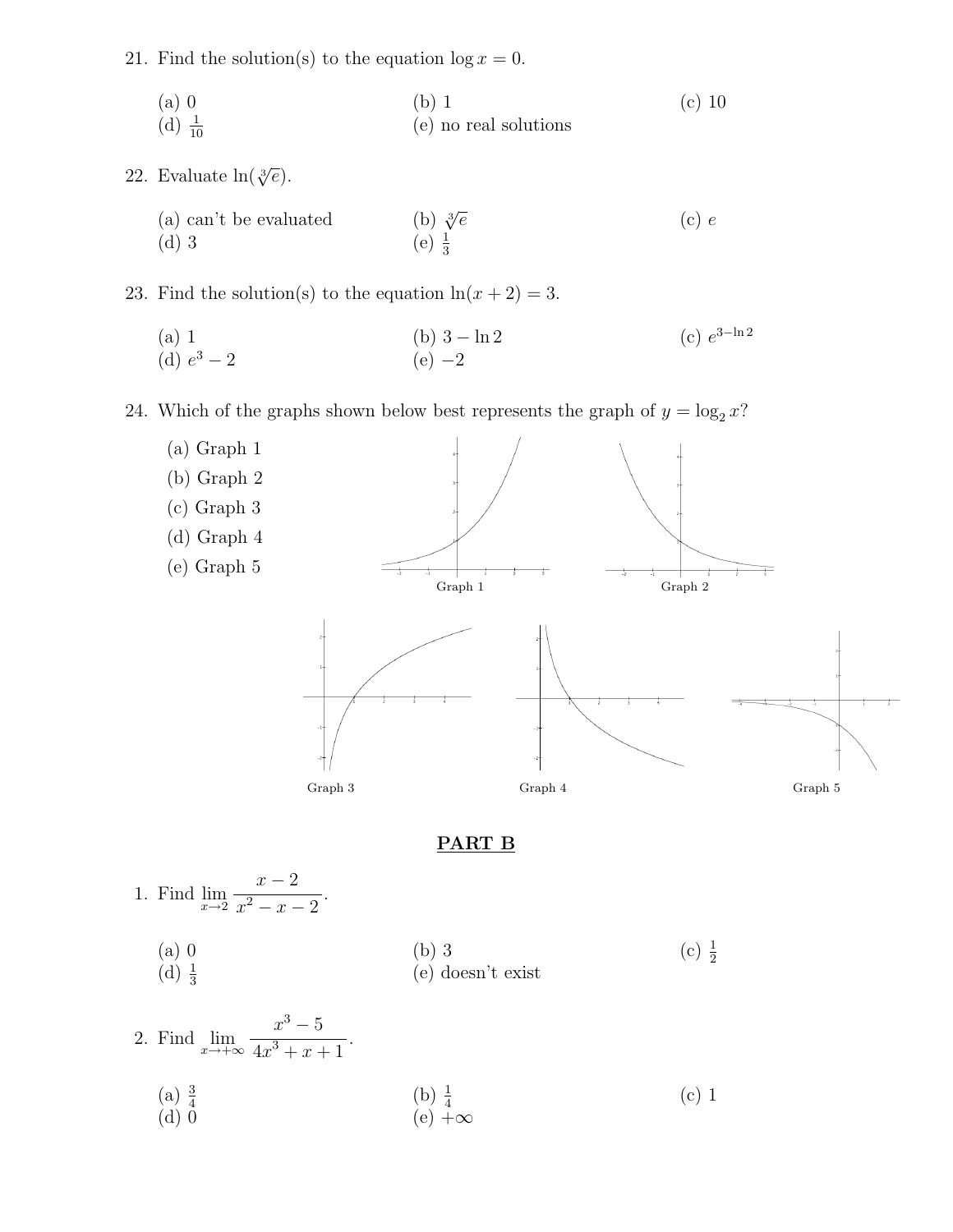

8. Consider again the function *f*(*x*) whose graph is shown in problem 7. At which points is the second derivative  $f''(x)$  negative?

(a) at  $x = 2$  and  $x = 3.5$  (b) at  $x = 1$ ,  $x = 2$  and  $x = 3.5$  (c) at  $x = 6$  only (d) at  $x = 7$  only (e) at  $x = 6$  and  $x = 7$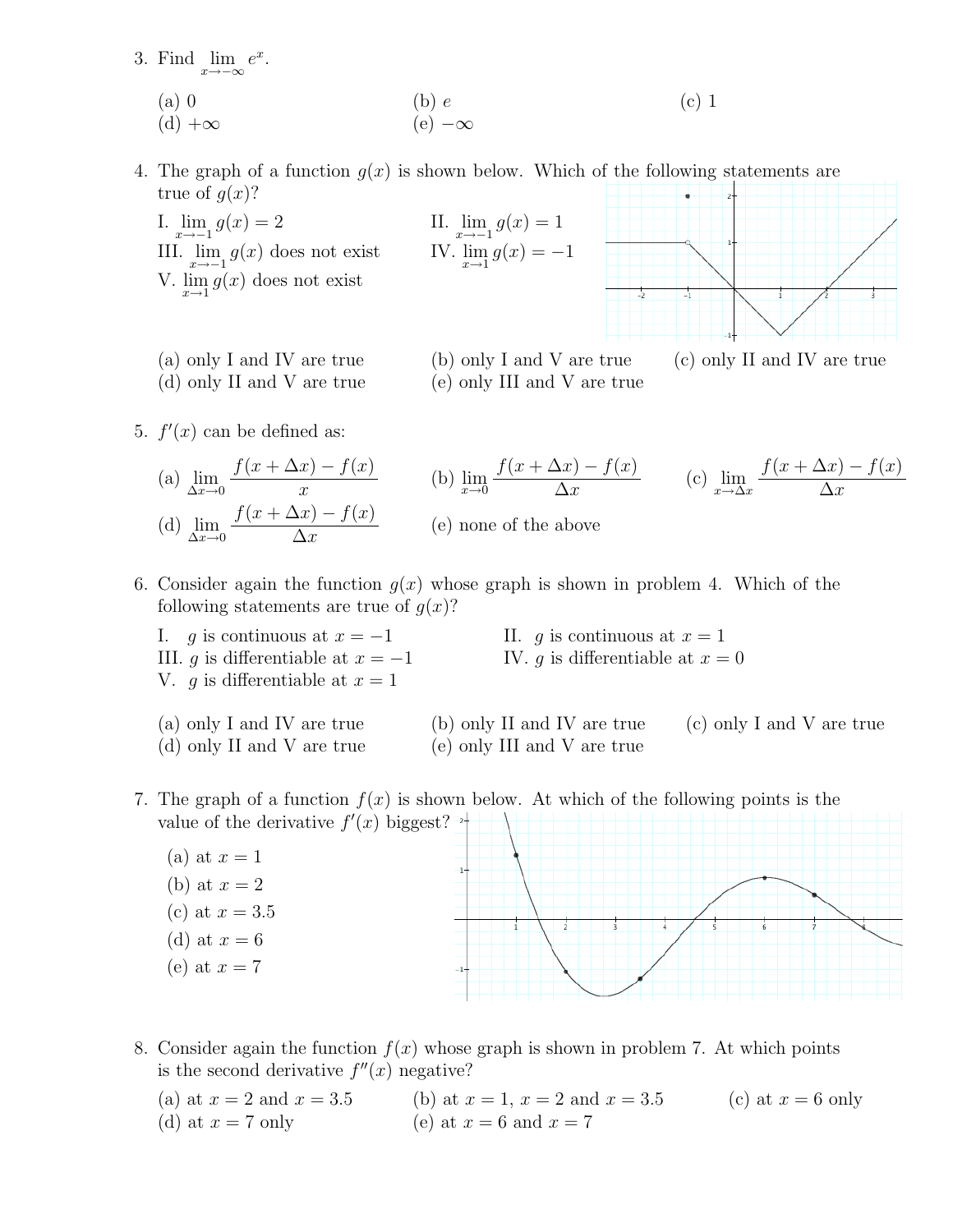9. Let  $f(x) = \ln x \cdot \cos x$ . Find  $f'(x)$ .

(a) 
$$
\frac{1}{\cos x} \cdot (-\sin x)
$$
   
\n(b)  $\frac{1}{x} \cdot (-\sin x)$    
\n(c)  $\frac{1}{x} \cos x - \ln x \sin x$    
\n(d)  $\frac{1}{x \cos x} (\cos x - x \sin x)$    
\n(e) none of the above

10. Let 
$$
y = 4e^{\tan x}
$$
. Find  $\frac{dy}{dx}$ .  
\n(a)  $4e^{\tan x} \cdot \sec^2 x$  (b)  $4e^{\tan x} \cdot \frac{1}{1+x^2}$  (c)  $4e^{\tan x}$   
\n(d)  $4e^{\tan x} \cdot \cot x$  (e)  $4\sec^2 x$ 

11. Let  $f(x) = \sin^{-1} x$ . Find  $f'(0)$ .

(a) 
$$
\pi
$$
 (b) 1 (c)  $\frac{1}{2}$  (d) 0 (e) none of the above

12. The equation of the line tangent to the graph of  $f(x) = x^2 + 5x$  at the point with *x*-coordinate  $x = 2$  is:

(a) 
$$
y = 9x - 14
$$
  
\n(b)  $y = 9x$   
\n(c)  $y = 9x - 4$   
\n(d)  $y = -\frac{1}{9}x - \frac{2}{9}$   
\n(e) none of the above

13. Let  $f(x) = x^3 - 3x$ . Which of the following statements are true?

I.  $f(x)$  has local maxima at both  $x = -1$  and  $x = 1$ . II.  $f(x)$  has a local minimum at  $x = 1$  and an inflection point at  $x = 0$ . III.  $f(x)$  has both a local minimum and an inflection point at  $x = 0$ . (a) only I is true (b) only II is true (c) only III is true

- (d) only I and III are true (e) none of the statements is true
- 14. A commercial nursery has 1000 yards of fencing which the owners plan to use to enclose as large a rectangular garden as possible. The garden will be bounded on one side by a barn, so no fencing is needed on that side. How large will the garden be (in square yards)?

(a) 125,000 sq yds (b) 250,000 sq yds (c) 111,088.89 sq yds (d) 62,500 sq yds (e) none of the above

15. The width of a rectangle is increasing at a rate of 2 cm/sec, and its length is increasing at a rate of 3 cm/sec. At what rate is the area of the rectangle increasing when its width is 4 cm and its length is 5 cm?

| (a) 31 $\mathrm{cm}^2/\mathrm{sec}$ | (b) $23 \text{ cm}^2/\text{sec}$ | (c) $5 \text{ cm}^2/\text{sec}$ |
|-------------------------------------|----------------------------------|---------------------------------|
| (d) 22 $\mathrm{cm}^2/\mathrm{sec}$ | (e) none of the above            |                                 |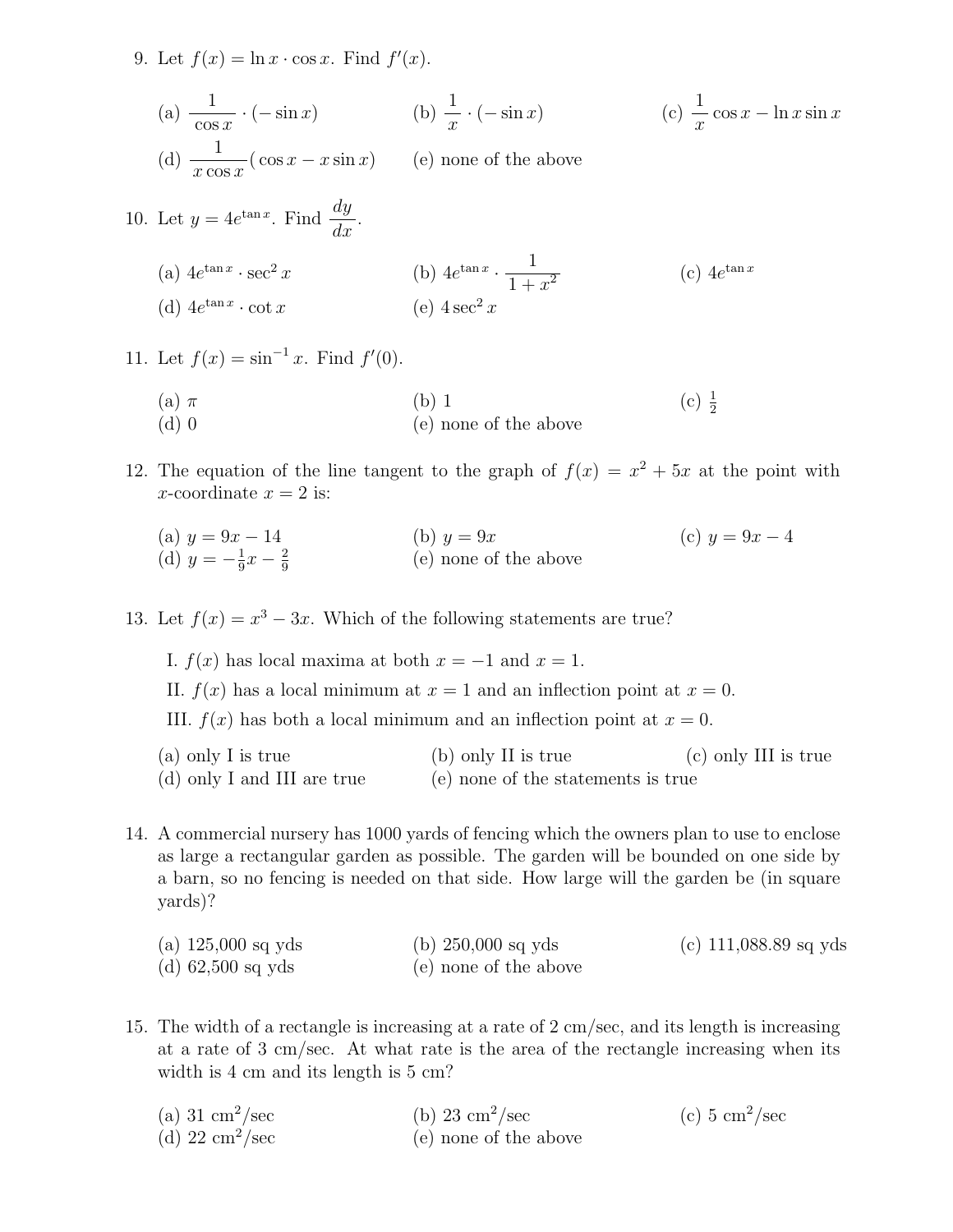- 16. A rock is dropped from a height of 400 feet and falls toward the earth in a straight line; *t* seconds after it is dropped, it has fallen a distance of  $s(t) = 16t^2$  feet. At what speed is the rock traveling when it hits the ground?
	- (a) 20 ft*/*sec (b) 32 ft*/*sec (c) 640 ft*/*sec (d) 320 ft*/*sec (e) 160 ft*/*sec

### PART C

1. Which of the following gives the area between the curves  $y = x^2$  and  $y = 2x$  over the interval  $[-2, 2]$ ?

(a) 
$$
\int_{-2}^{2} (x^2 - 2x) dx
$$
   
\n(b)  $\int_{-2}^{2} (2x - x^2) dx$    
\n(c)  $\int_{-2}^{0} (x^2 - 2x) dx + \int_{0}^{2} (2x - x^2) dx$    
\n(d)  $\int_{-2}^{2} (x^2 - 2x) dx$    
\n(e) none of the above

- 2. Suppose that  $f(x)$  is a continuous function with the following properties:  $f''(x) = \cos x$ ,  $f'(\pi) = 2$  and  $f(0) = 4$ . What is  $f(\pi)$ ?
	- (a) 2<br>(b)  $2\pi$  (c)  $\pi + 2$ <br>(d)  $6 + 2\pi$  (e) 0 (d)  $6 + 2\pi$

3. Suppose that the function  $f(x)$  is defined by  $f(x) = \int_1^x$ *et t* dt. Find  $f'(x)$ .

(a)  $e^x \ln x$  (b)  $e^x \ln x - \frac{e^x}{x}$  (c)  $\frac{e^x}{x}$ 

(d)  $\frac{e^x}{x} - e$ (e) the integral can't be computed, so it's impossible to give the answer

4. Let  $F(x) = \int_0^x f(t) dt$ , where  $f(t)$  is the function shown below. Which of the following statements are true?

I. 
$$
F(-2) > F(-4)
$$
  
III.  $F(0) > 0$   
IV.  $F(-1) = 0$ 



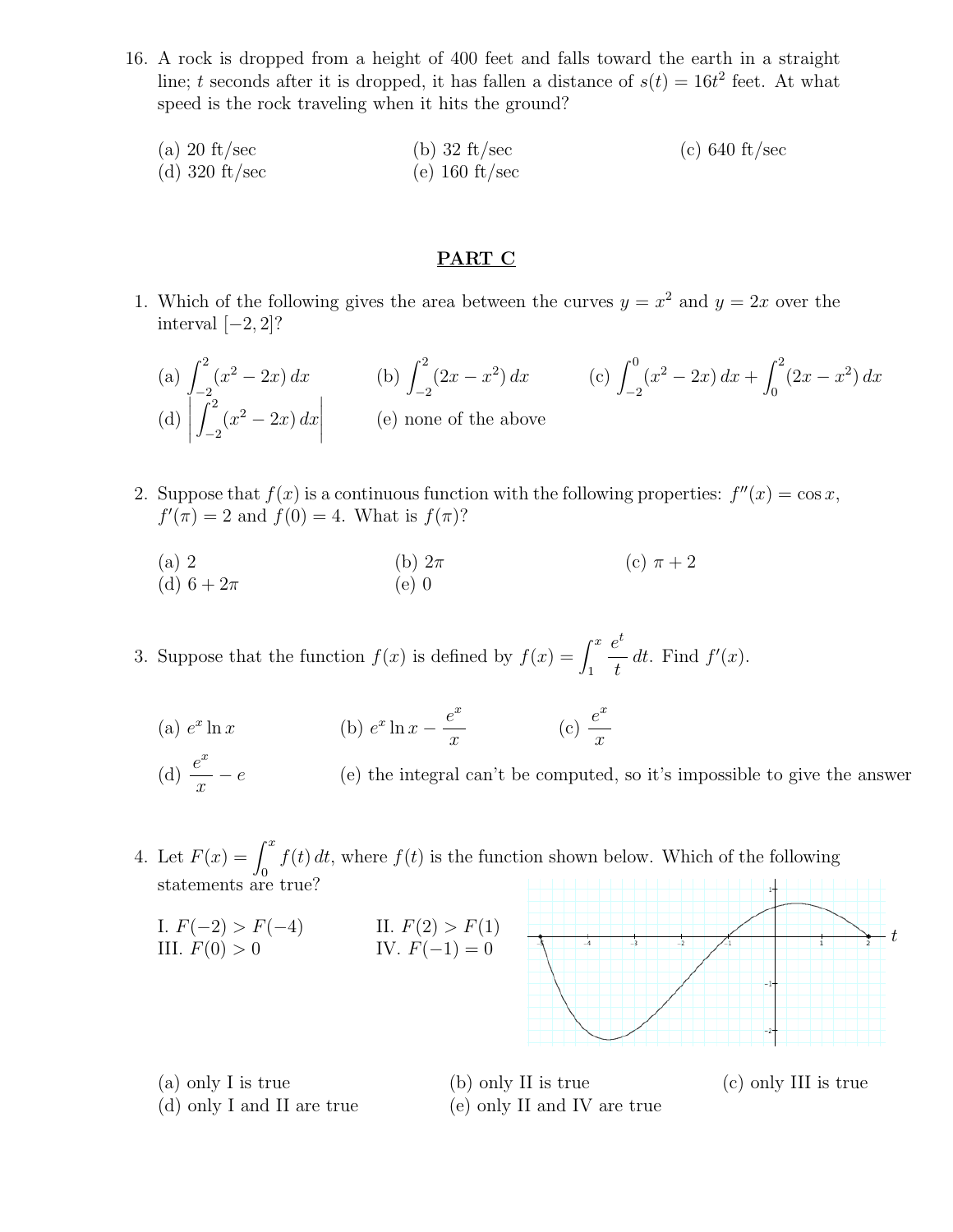5. Suppose that  $f(x) = \frac{x}{x}$  $x^2 + 1$ *f* Find  $\int_0^2 f'(x) dx$ . (a)  $\frac{2}{5}$  $\frac{2}{5}$  (b)  $-\frac{28}{25}$  (c)  $\frac{28}{25}$ (c)  $\frac{28}{25}$ (d) 0 (e) none of the above

6. Which of the following statements about indefinite integrals are true?

I. 
$$
\int f(x) + g(x) dx = \int f(x) dx + \int g(x) dx
$$
 II.  $\int f(x)g(x) dx = \int f(x) dx \cdot \int g(x) dx$   
III.  $\int f'(g(x))g'(x) dx = f(g(x)) + C$  IV.  $\int [f(x)]^n dx = \frac{[f(x)]^{n+1}}{n+1} + C$ 

- 
- (d) only I, II and IV are true (e) only I, III and IV are true

(a) only I and II are true (b) only I and III are true (c) only I and IV are true

7. Find the volume of the solid obtained by rotating the region bounded by  $y = x^2$  and  $y = x$  over the interval [0, 1] around the *x*-axis.

(a) 
$$
\int_0^1 \pi (x^2 - x^4) dx
$$
  
\n(b)  $\int_0^1 \pi (x - x^2)^2 dx$   
\n(c)  $\int_0^1 \pi (x^2 - x^4)^2 dx$   
\n(d)  $\int_0^1 \pi (\sqrt{y} - y) dy$   
\n(e)  $\int_0^1 \pi (y - y^2) dy$ 

8. The integral  $\left(\frac{1}{1}\right)$ *x* ln *x dx* can be found by

- (a) making the substitution  $u = \ln x$
- (b) making the substitution  $u = \frac{1}{x}$
- (c) using integration by parts, with  $u = \ln x$  and  $dv = x$
- (d) taking the reciprocal of  $\int x \ln x \, dx$
- (e) none of the above
- 9. The integral  $\int x \sin x dx$  can be found by
	- (a) making the substitution  $u = x$
	- (b) making the substitution  $u = \sin x$
	- (c) using integration by parts, with  $u = \sin x$  and  $dv = x dx$
	- (d) using integration by parts, with  $u = x$  and  $dv = \sin x dx$
	- (e) none of the above

10. Find 
$$
\int_0^{\ln \sqrt{3}} \frac{e^x}{1 + e^{2x}} dx
$$
  
\n(a) ln 2\n(b) 1\n(c)  $\frac{\pi}{12}$   
\n(d)  $\frac{\pi}{4}$ \n(e) 0\n $\left(\frac{\pi}{12}\right)$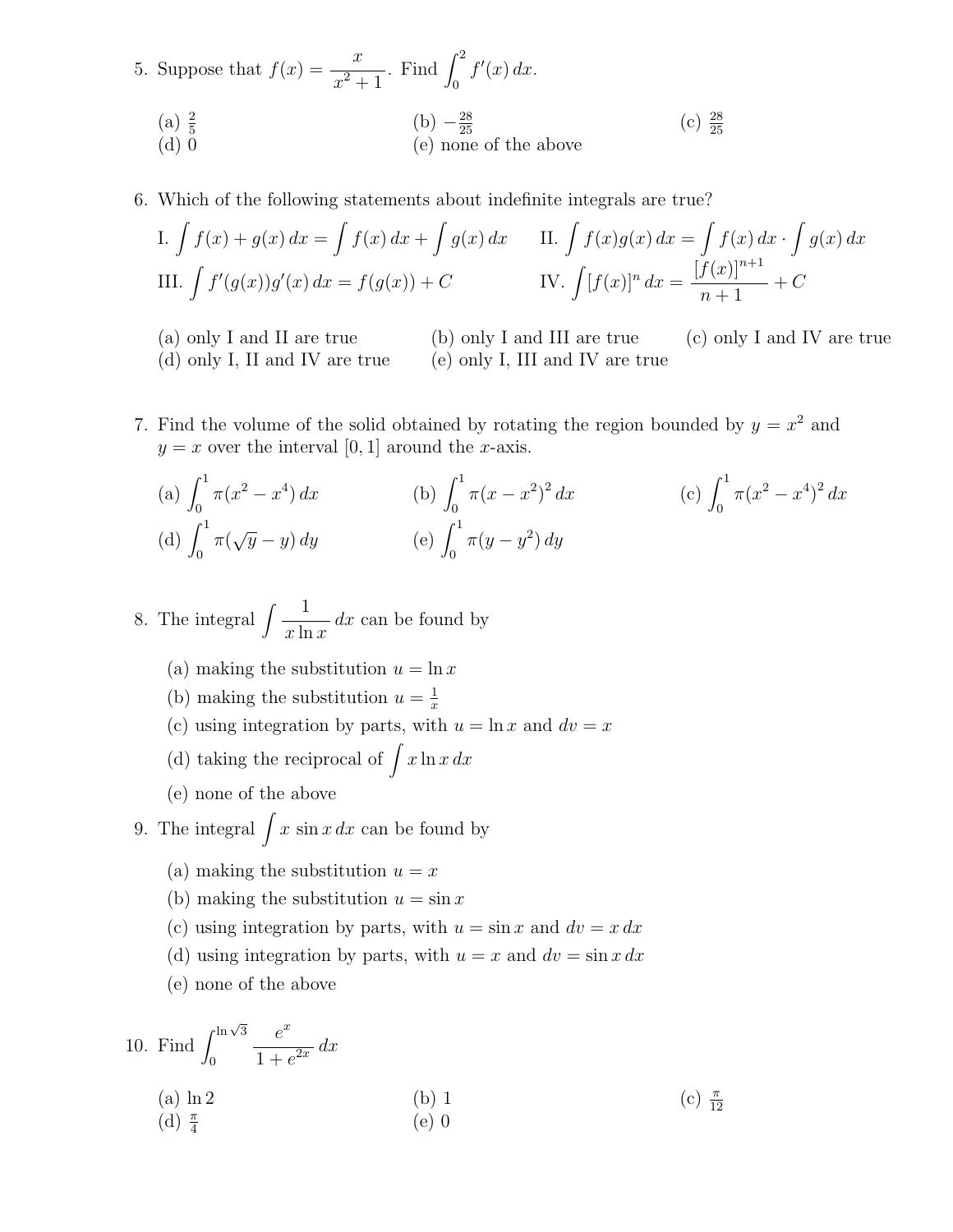11. Find 
$$
\lim_{x \to 0} \frac{x - \sin x}{x^3}
$$
.  
\n(a) 0  
\n(d)  $\frac{1}{3}$   
\n(e) does not exist\n  
\n(e) does not exist

12. Find 
$$
\int_{1}^{\infty} \frac{1}{x^2} dx.
$$
\n(a) 1\n(b) 2\n(c) 10\n(d) 20\n(e) the integral diverges\n
$$
(c) 10
$$

13. Which of the following improper integrals converge to a finite value?

$$
(I) \int_{1}^{\infty} e^{-x} dx \qquad (II) \int_{-\infty}^{\infty} x^{3} dx \qquad (III) \int_{-\infty}^{\infty} \frac{1}{1+x^{2}} dx
$$
  
(a) I only  
(b) III only  
(c) I and II only  
(e) all of them  
(11)

14. The second order Taylor polynomial at  $x = 0$  for  $f(x) = e^{-x}$  is

(a) 
$$
1 - \frac{x^2}{2}
$$
  
\n(b)  $1 + \frac{x^2}{2}$   
\n(c)  $1 + x + \frac{x^2}{2}$   
\n(d)  $1 - x + x^2$   
\n(e)  $1 - x + \frac{x^2}{2}$ 

### 15. Which of the following series converge?

(I) 
$$
\sum_{n=1}^{\infty} \frac{1}{n^2}
$$
 (II)  $\sum_{n=1}^{\infty} \frac{1}{n}$  (III)  $\sum_{n=1}^{\infty} \frac{n}{2^n}$ 

(a) (I) only (b) (III) only (c) (I) and (II) only (d) (I) and (III) only (e) all of them

16. The radius of convergence of the power series  $\sum_{n=1}^{\infty}$ *n*=0 *x<sup>n</sup>* is

- (a) 0 (b) 1 (c) 2
- (d) 3 (e)  $\infty$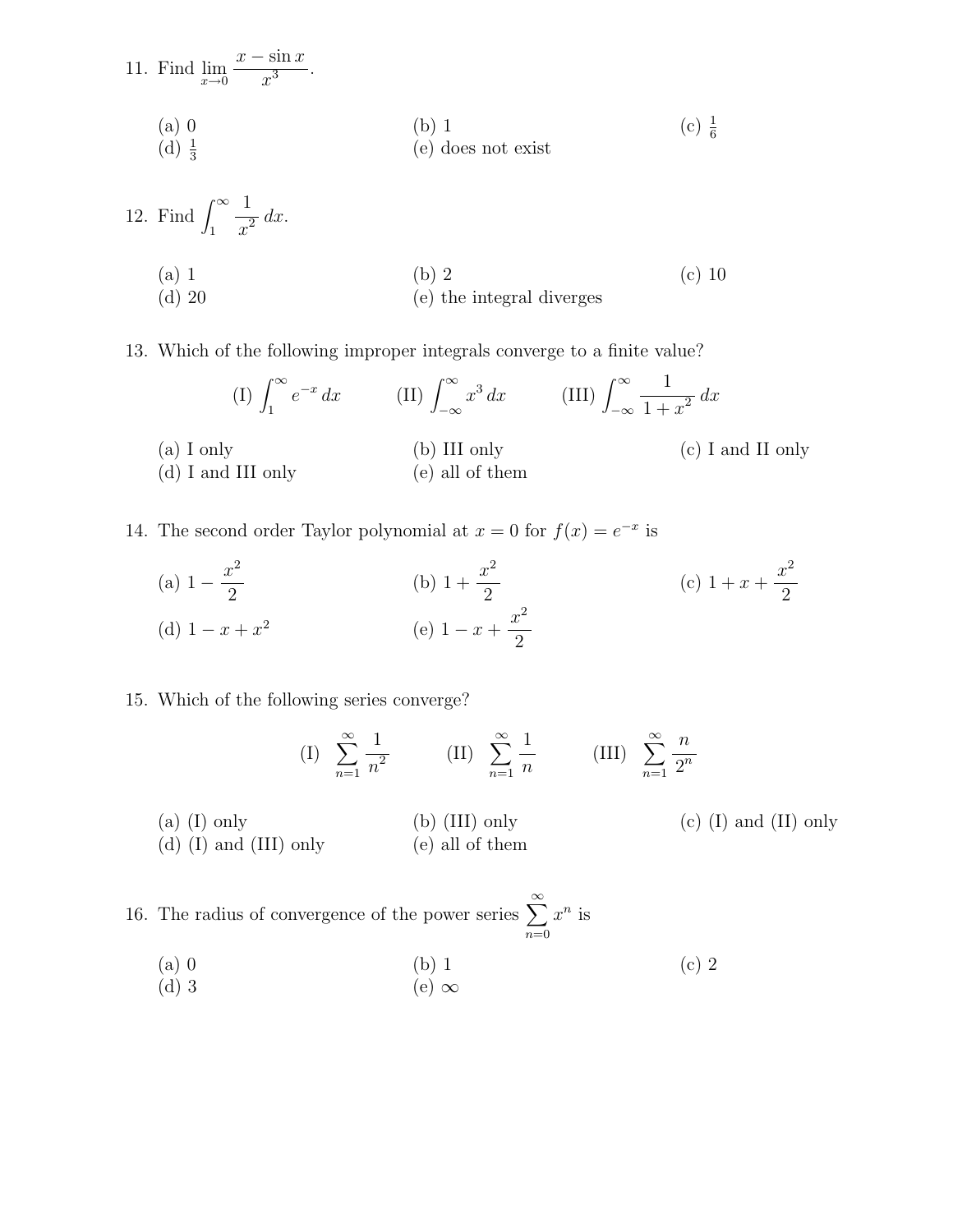# Math 20a Placement Exam (Part D)

1: Consider the linear system

$$
3x +y = 1\n-2y -6z = -8\n-2x +2z = 2
$$

The solution set to this system in vector form is given by:

(a) 
$$
\left\{ \begin{pmatrix} x \\ y \\ z \end{pmatrix} = \begin{pmatrix} -1 \\ 4 \\ 0 \end{pmatrix} + \begin{pmatrix} 1 \\ -3 \\ 1 \end{pmatrix} z \right\}
$$
  
\n(b) 
$$
\left\{ \begin{pmatrix} x \\ y \\ z \end{pmatrix} = \begin{pmatrix} 1 \\ -3 \\ 1 \end{pmatrix} z \right\}
$$
  
\n(c) 
$$
\left\{ \begin{pmatrix} x \\ y \\ z \end{pmatrix} = \begin{pmatrix} 1 \\ -3 \\ 1 \end{pmatrix} z \right\}
$$

2: Compute the following determinants.

(a) 
$$
\begin{pmatrix} 6 & 1 \\ 2 & 3 \end{pmatrix}
$$
  
\ni. 20 ii. 18 iii. 16 iv. 12  
\n(b)  $\begin{pmatrix} 3 & 1 & 2 \\ 3 & 1 & 0 \\ 0 & 1 & 4 \end{pmatrix}$   
\ni. 3 ii. -6 iii. 0 iv. 6

3: Let *S* be the plane given in parametric form by

$$
\left\{ \begin{pmatrix} 1 \\ 1 \\ 3 \end{pmatrix} + \begin{pmatrix} 1 \\ 1 \\ 0 \end{pmatrix} y + \begin{pmatrix} -4 \\ 0 \\ 1 \end{pmatrix} z \mid y, z \in \mathbb{R} \right\}.
$$
  
Does the vector 
$$
\begin{pmatrix} -4 \\ 1 \\ 4 \end{pmatrix}
$$
 lie on the plane S?  
(a) Yes  
(b) No

Over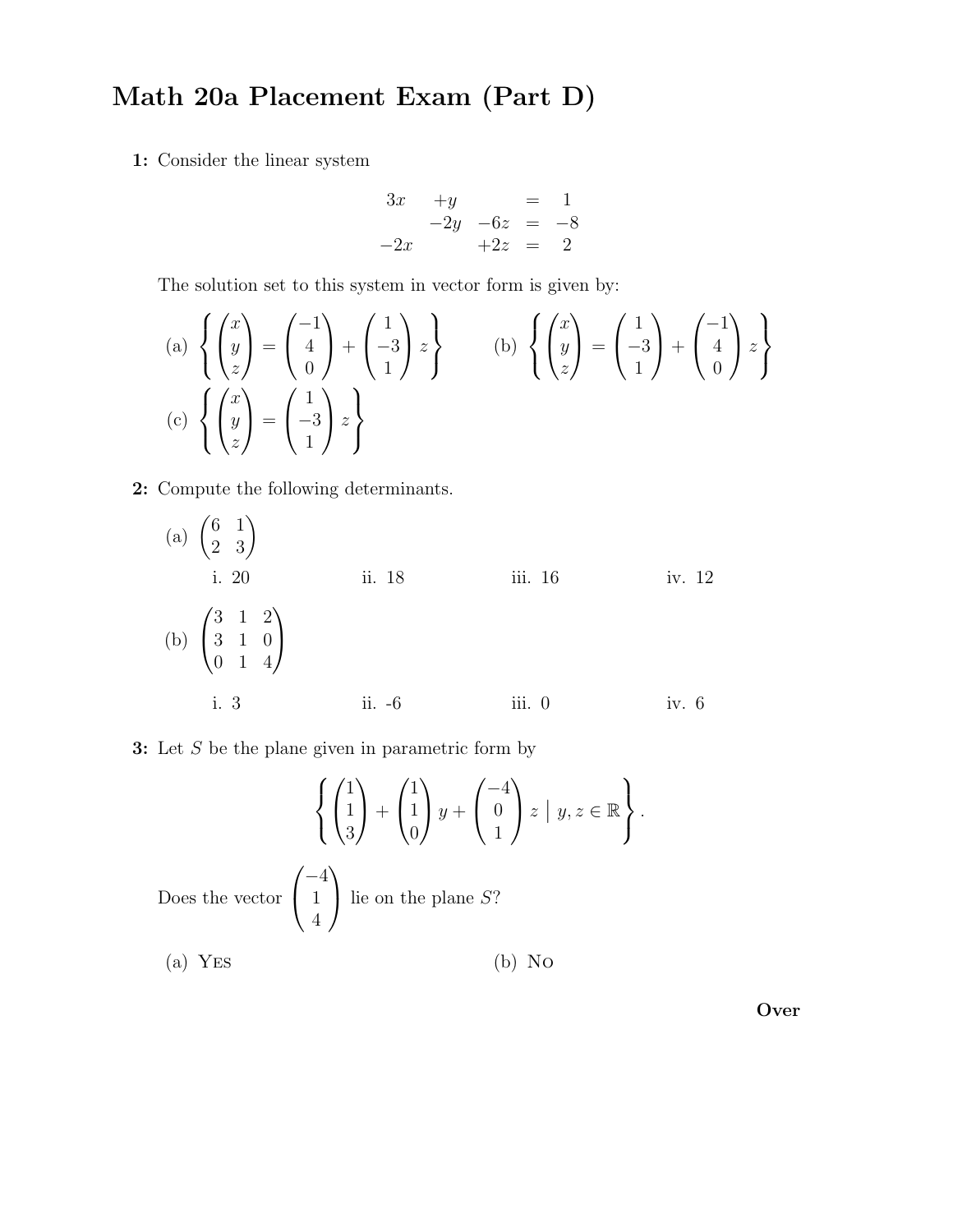- 4: Find the dot product and cross product of the vectors  $\mathbf{a} = \mathbf{i} + 2\mathbf{j} 2\mathbf{k}$  and  $\mathbf{b} = 4\mathbf{i} - 3\mathbf{k}$ . (a)  $\mathbf{a} \cdot \mathbf{b} =$ i. 10 ii.  $4i - 2j + 1k$  iii.  $-2$  iv.  $(6, 5, 8)$ (b)  $\mathbf{a} \times \mathbf{b} =$ i.  $-6i-5j-8k$  ii.  $(6, 5, 8)$  iii. 10 iv. -2 5: Let  $\mathbf{v} = \langle 1, \sqrt{3} \rangle$  and  $\mathbf{w} = \langle 3, \sqrt{3} \rangle$ . (a) The length of  $\mathbf{v}, \|\mathbf{v}\| =$ i. 4 ii.  $\sqrt{4}$ (b) Compute the dot product  $\mathbf{v} \cdot \mathbf{w}$ . i. 10 ii. 6 (c) Compute the interior angle between v and w. i.  $\pi/6$  ii.  $\pi/4$  iii.  $\pi/3$  iv.  $\pi/2$ 6: Write the parametric equation of the line passing through  $P = (5, 0, -2)$  and  $Q = (1, 1, 7).$ (a)  $\sqrt{2}$  $\int$  $\left\lfloor \right\rfloor$  $x = 1 + 4t$  $y = 1 - t$  $z = 7 - 9t$ (b)  $\sqrt{2}$  $\int$  $\left\lfloor \right\rfloor$  $x = 5 - 2t$  $y=\frac{t}{2}$  $z = -2 + \frac{9}{2}t$ (c) BOTH OF THE ABOVE (d) NONE OF THE ABOVE 7: Find the equation of the plane containing the three points  $P = (-1, 2, 3), Q =$  $(0, 4, 1)$ , and  $R = (-1, 3, 2)$ . (a)  $-x + y - z = 0$  (b)  $y + z = 5$ 8: For which value(s) of *k* are the vectors  $\sqrt{ }$  $\mathbf{I}$ 3  $^{-1}$ 2 1  $\vert$ ,  $\sqrt{ }$  $\overline{1}$ 1 *k* 2 1 Perpendicular?
	- (a) 7 (b) 0 (c) 7 & 0 (d) -2
- 9: (a) Find the orthogonal projection of  $\langle 4, 1, 0 \rangle$  onto the plane  $2x 2y + 2z = 0$ .
	- i.  $\langle 2, 2, 0 \rangle$  iii.  $\langle 1, -1, 1 \rangle$  iii.  $\langle 3, 2, -1 \rangle$
	- (b) Find the point on the plane  $x y + z = 0$  which is closest to the point  $P = (4, 1, 0).$